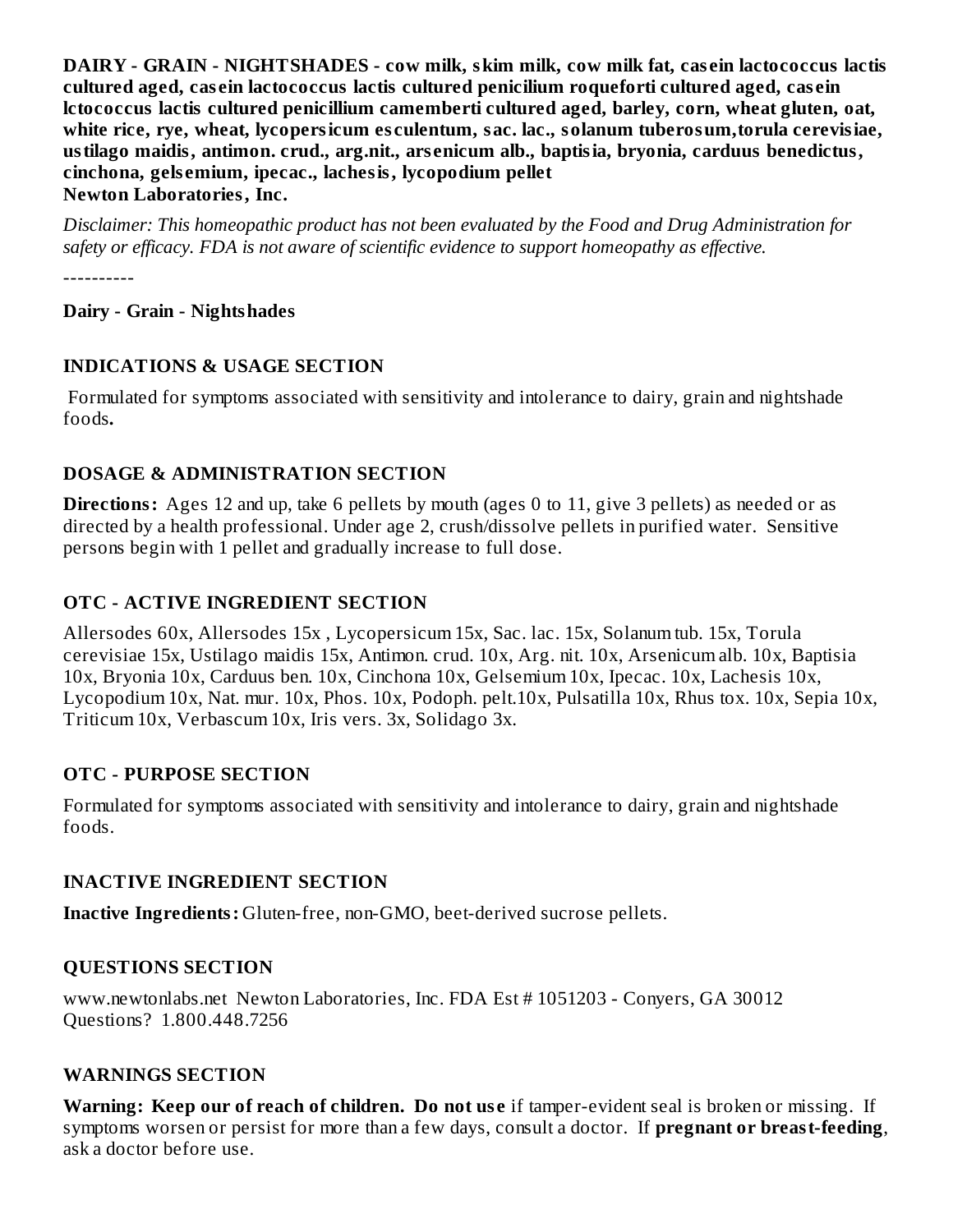#### **OTC - PREGNANCY OR BREAST FEEDING SECTION**

If **pregnant or breast-feeding**, ask a doctor before use.

### **OTC - KEEP OUT OF REACH OF CHILDREN SECTION**

**Keep out of reach of children.**

# **PACKAGE LABEL.**



Directions: Ages 12 and up, take 6 pellets by mouth (ages 0 to 11, give 3 pellets) as needed or as directed by a health professional. Under age 2, crush/dissolve pellets in purified water. Sensitive persons begin with 1 pellet and gradually increase to full dose.

Active Ingredients: Iris vers. 3x, Solidago 3x, Antimon. crud. 10x, Arg. nit. 10x, Arsenicum alb. 10x, Baptisia 10x, Bryonia 10x, Carduus ben. 10x, Cinchona 10x, Gelsemium 10x, Ipecac. 10x, Lachesis 10x, Lycopodium 10x, Nat. mur. 10x, Phos. 10x, Podoph. pelt. 10x, Pulsatilla 10x, Rhus tox. 10x, Sepia 10x, Triticum 10x, Verbascum 10x, Allersodes 15x, Lycopersicum 15x, Sac. lac. 15x, Solanum tub. 15x, Torula cerevisiae 15x, Ustilago maidis 15x, Allersodes 60x.

Inactive Ingredients: Gluten-free, non-GMO, beet-derived sucrose pellets.

Stock# N057 Lot#

# **DAIRY - GRAIN - NIGHTSHADES**

cow milk, skim milk, cow milk fat, casein lactococcus lactis cultured aged, casein lactococcus lactis cultured penicilium roqueforti cultured aged, casein lctococcus lactis cultured penicillium camemberti cultured aged, barley, corn, wheat gluten, oat, white rice, rye, wheat, lycopersicum esculentum, sac. lac., solanum tuberosum,torula cerevisiae, ustilago maidis, antimon. crud., arg.nit., arsenicum alb., baptisia, bryonia, carduus benedictus, cinchona, gelsemium, ipecac., lachesis, lycopodium pellet

| <b>Product Information</b>                               |                          |                    |                 |                |                        |
|----------------------------------------------------------|--------------------------|--------------------|-----------------|----------------|------------------------|
| <b>Product Type</b>                                      | <b>HUMAN OTC DRUG</b>    | Item Code (Source) |                 | NDC:55714-2313 |                        |
| <b>Route of Administration</b>                           | ORAL                     |                    |                 |                |                        |
|                                                          |                          |                    |                 |                |                        |
| <b>Active Ingredient/Active Moiety</b>                   |                          |                    |                 |                |                        |
| <b>Ingredient Name</b>                                   | <b>Basis of Strength</b> |                    | <b>Strength</b> |                |                        |
| Cow Milk (UNII: 917J3173FT) (Cow Milk - UNII:917J3173FT) |                          |                    | Cow Milk        |                | $60$ [hp_X]<br>in $1g$ |
|                                                          |                          |                    |                 |                | $CA = 321$             |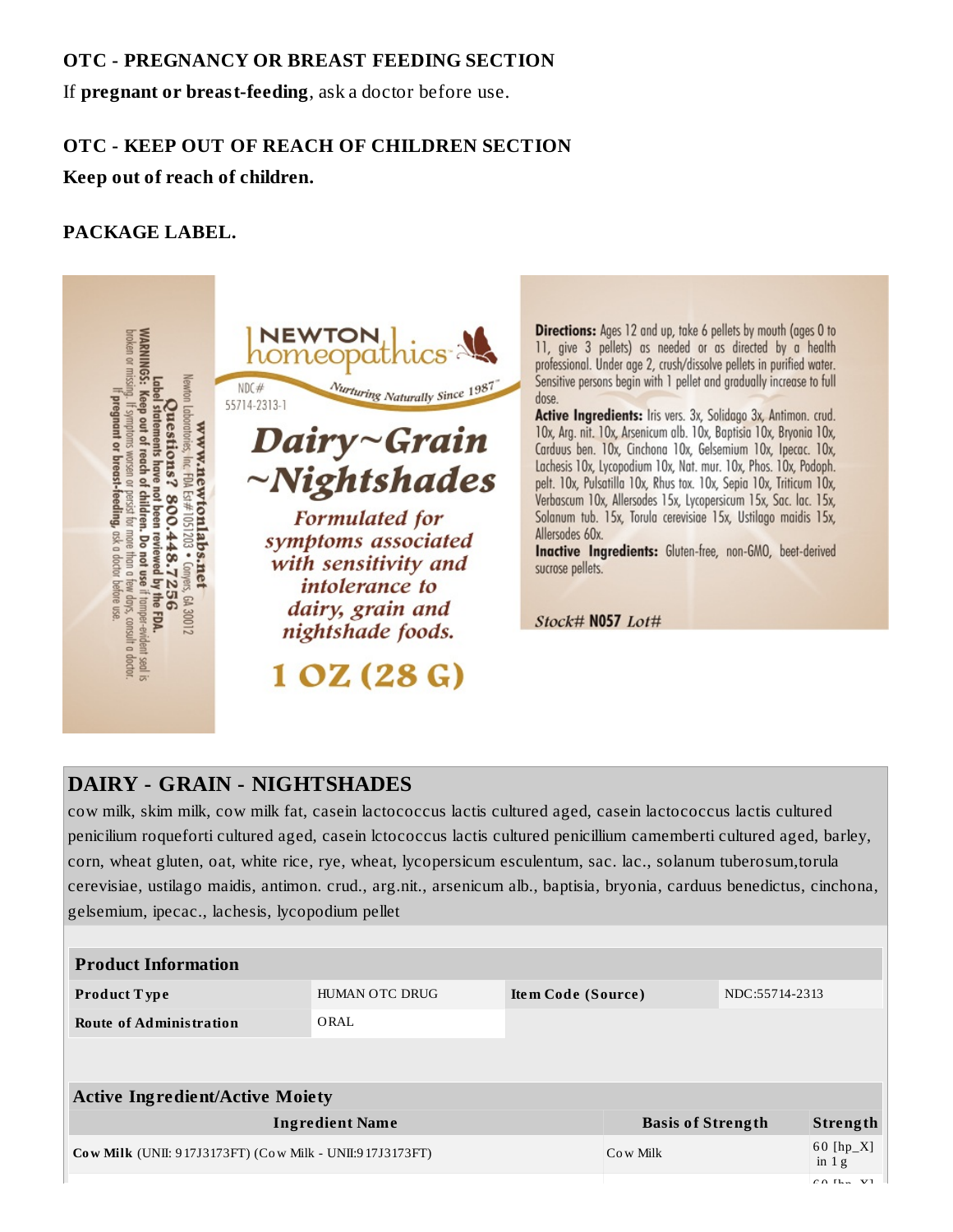| Skim Milk (UNII: 6A001Y4M5A) (Skim Milk - UNII:6A001Y4M5A)                                                                                                                                            | Skim Milk                                                                        | $00 \mu_{\text{L}}$<br>in $1g$ |
|-------------------------------------------------------------------------------------------------------------------------------------------------------------------------------------------------------|----------------------------------------------------------------------------------|--------------------------------|
| Cow Milk Fat (UNII: 463JZS0XJ3) (Cow Milk Fat - UNII:463JZS0XJ3)                                                                                                                                      | Cow Milk Fat                                                                     | 60 [hp_X]<br>in $1g$           |
| Casein, Lactococcus Lactis Cultured, Aged (UNII: CJP9NL7JSJ) (Casein,<br>Lactococcus Lactis Cultured, Aged - UNII:CJP9NL7JSJ)                                                                         | Casein, Lactococcus Lactis<br>Cultured, Aged                                     | 60 [hp_X]<br>in $1g$           |
| Casein, Lactococcus Lactis Cultured, Penicillium Roqueforti Cultured, Aged<br>(UNII: IYI0 G2057S) (Casein, Lactococcus Lactis Cultured, Penicillium Roqueforti<br>Cultured, Aged - UNII: IYI0 G2057S) | Casein, Lactococcus Lactis<br>Cultured, Penicillium Roqueforti<br>Cultured, Aged | 60 [hp_X]<br>in $1g$           |
| Casein, Lactococcus Lactis Cultured, Penicillium Camemberti Cultured, Aged<br>(UNII: G44KTI7KIS) (Casein, Lactococcus Lactis Cultured, Penicillium Camemberti<br>Cultured, Aged - UNII:G44KTI7KIS)    | Casein, Lactococcus Lactis<br>Cultured, Penicillium Camemberti<br>Cultured, Aged | 60 [hp_X]<br>in 1g             |
| Barley (UNII: 5PWM7YLI7R) (Barley - UNII:5PWM7YLI7R)                                                                                                                                                  | <b>Barley</b>                                                                    | 60 [hp_X]<br>in 1g             |
| Corn (UNII: 0N8672707O) (Corn - UNII:0N8672707O)                                                                                                                                                      | Corn                                                                             | 60 [hp_X]<br>in $1g$           |
| Wheat Gluten (UNII: 1534K8653J) (Wheat Gluten - UNII:1534K8653J)                                                                                                                                      | Wheat Gluten                                                                     | 60 [hp_X]<br>in $1g$           |
| Oat (UNII: Z6J799EAJK) (Oat - UNII:Z6J799EAJK)                                                                                                                                                        | Oat                                                                              | 60 [hp_X]<br>in $1g$           |
| White Rice (UNII: A195V20H7A) (White Rice - UNII:A195V20H7A)                                                                                                                                          | White Rice                                                                       | 60 [hp_X]<br>in 1g             |
| Rye (UNII: 0R4AQI398X) (Rye - UNII: 0R4AQI398X)                                                                                                                                                       | Rye                                                                              | 60 [hp_X]<br>in $1g$           |
| Wheat (UNII: 4J2I0 SN84Y) (Wheat - UNII:4J2I0 SN84Y)                                                                                                                                                  | Wheat                                                                            | 60 [hp_X]<br>in $1g$           |
| Atropa Belladonna (UNII: WQZ3G9PF0H) (Atropa Belladonna - UNII: WQZ3G9PF0H)                                                                                                                           | Atropa Belladonna                                                                | 15 [hp_X]<br>in $1g$           |
| Capsicum (UNII: 00UK7646FG) (Capsicum - UNII:00UK7646FG)                                                                                                                                              | Capsicum                                                                         | 15 [hp_X]<br>in $1g$           |
| Solanum Dulcamara Top (UNII: KPS1B1162N) (Solanum Dulcamara Top -<br>UNII: KPS 1B1162N)                                                                                                               | Solanum Dulcamara Top                                                            | 15 [hp_X]<br>in $1g$           |
| Hyoscyamus Niger (UNII: 4WRK2153H3) (Hyoscyamus Niger - UNII:4WRK2153H3)                                                                                                                              | Hyoscyamus Niger                                                                 | 15 [hp_X]<br>in $1g$           |
| Solanum Nigrum Whole (UNII: 0FMD6WV47M) (Solanum Nigrum Whole -<br>UNII:0 FMD6 WV47M)                                                                                                                 | Solanum Nigrum Whole                                                             | 15 [hp_X]<br>in $1g$           |
| Datura Stramonium (UNII: G6W4F0V8Z3) (Datura Stramonium - UNII:G6W4F0V8Z3) Datura Stramonium                                                                                                          |                                                                                  | 15 [hp_X]<br>in 1 g            |
| Tobacco Leaf (UNII: 6 YR2608 RSU) (Tobacco Leaf - UNII:6 YR2608 RSU)                                                                                                                                  | Tobacco Leaf                                                                     | 15 [hp_X]<br>in $1g$           |
| Solanum Lycopersicum (UNII: 0243Q4990L) (Solanum Lycopersicum -<br>UNII:0243Q4990L)                                                                                                                   | Solanum Lycopersicum                                                             | 15 $[hp_X]$<br>in $1g$         |
| Lactose (UNII: J2B2A4N98G) (Anhydrous Lactose - UNII:3SY5LH9PMK)                                                                                                                                      | Lactose                                                                          | 15 [hp_X]<br>in 1g             |
| Solanum Tuberosum (UNII: 2A8I57T4MX) (Solanum Tuberosum - UNII:2A8I57T4MX)                                                                                                                            | Solanum Tuberosum                                                                | 15 [hp_X]<br>in $1g$           |
| Saccharomyces Cerevisiae (UNII: 978D8U419H) (Saccharomyces Cerevisiae -<br>UNII:978 D8 U419 H)                                                                                                        | Saccharomyces Cerevisiae                                                         | 15 [hp_X]<br>in $1g$           |
| Ustilago Maydis (UNII: 4K7Z7K7SWG) (Ustilago Maydis - UNII:4K7Z7K7SWG)                                                                                                                                | Ustilago Maydis                                                                  | 15 [hp_X]<br>in $1g$           |
| Antimony Trisulfide (UNII: F79059A38U) (Antimony Cation (3+) - UNII:069647RPT5)                                                                                                                       | Antimony Trisulfide                                                              | 10 [hp_X]<br>in $1g$           |
| Silver Nitrate (UNII: 95IT3W8JZE) (Silver Cation - UNII:57N7B0K90A)                                                                                                                                   | Silver Nitrate                                                                   | 10 [hp_X]<br>in $1g$           |
| Arsenic Trioxide (UNII: S7V92P67HO) (Arsenic Cation (3+) - UNII:C96613F5AV)                                                                                                                           | Arsenic Trioxide                                                                 | $10$ [hp_X]<br>in $1g$         |
| Baptisia Tinctoria Root (UNII: 5EF0HWI5WU) (Baptisia Tinctoria Root -<br>UNII:5EF0 HWI5WU)                                                                                                            | Baptisia Tinctoria Root                                                          | 10 [hp_X]<br>in $1g$           |
| Bryonia Alba Root (UNII: T7J046YI2B) (Bryonia Alba Root - UNII: T7J046YI2B)                                                                                                                           | Bryonia Alba Root                                                                | 10 $[hp_X]$<br>in $1g$         |
|                                                                                                                                                                                                       |                                                                                  |                                |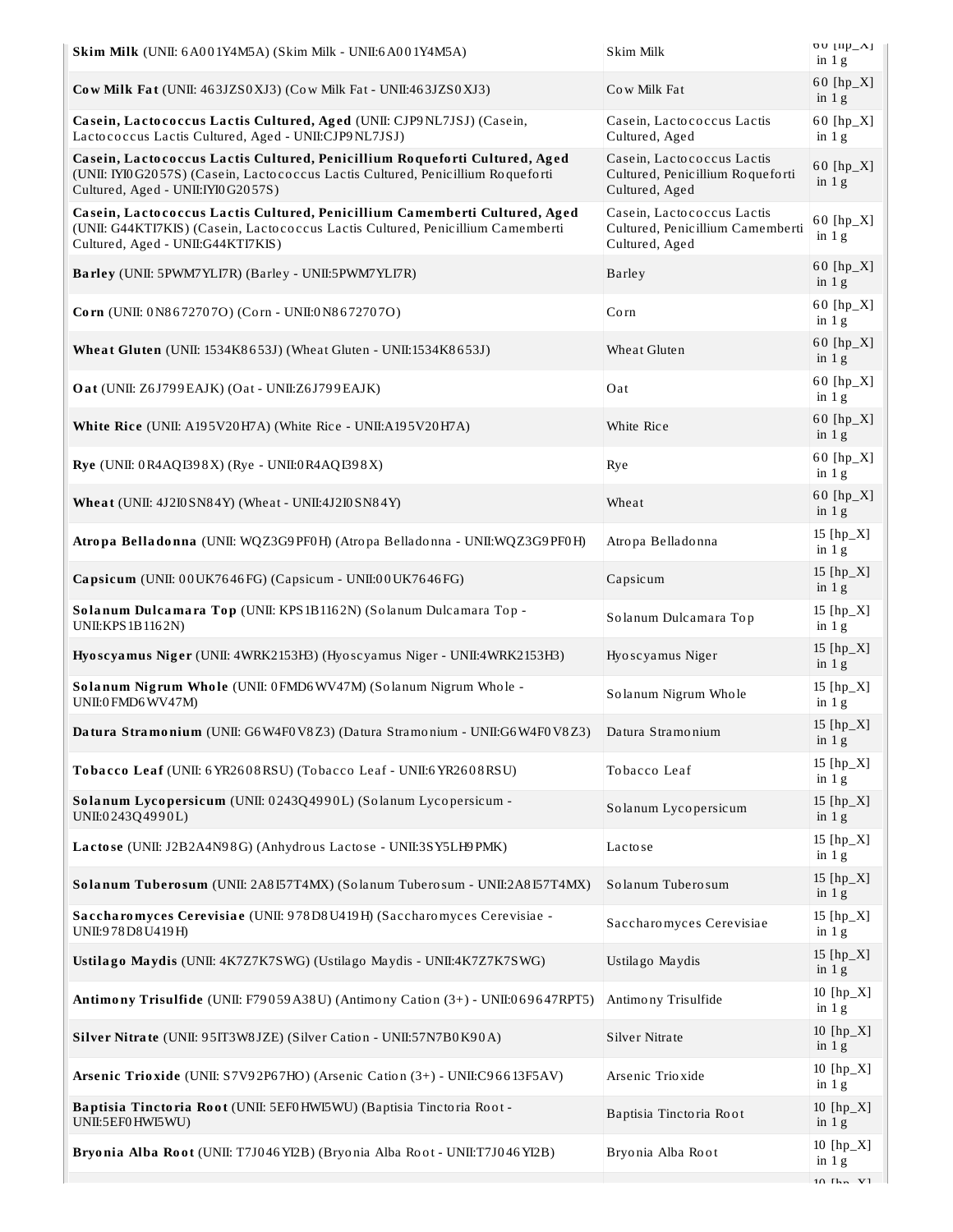| Centaurea Benedicta (UNII: 6L5ZL09795) (Centaurea Benedicta - UNII:6L5ZL09795) Centaurea Benedicta                         |                              |                                                                                  |                                     | $10$ [IIP_ $\Delta$ ]<br>in $1g$ |                              |                        |
|----------------------------------------------------------------------------------------------------------------------------|------------------------------|----------------------------------------------------------------------------------|-------------------------------------|----------------------------------|------------------------------|------------------------|
| Cinchona Officinalis Bark (UNII: S003A158SB) (Cinchona Officinalis Bark -<br>UNII:S003A158SB)                              |                              |                                                                                  | Cinchona Officinalis Bark           |                                  | $10$ [hp_X]<br>in $1g$       |                        |
| Gelsemium Sempervirens Root (UNII: 639KR60Q1Q) (Gelsemium Sempervirens Root<br>- UNII:639 KR60Q1Q)                         |                              |                                                                                  | Gelsemium Sempervirens Root         |                                  | $10$ [hp_X]<br>in $1g$       |                        |
| <b>Ipecac</b> (UNII: 62I3C8233L) (Ipecac - UNII:62I3C8233L)                                                                |                              |                                                                                  | Ipecac                              |                                  | 10 [hp_X]<br>in 1g           |                        |
| Lachesis Muta Venom (UNII: VSW71SS07I) (Lachesis Muta Venom -<br>UNII: VSW71SS07I)                                         |                              |                                                                                  | Lachesis Muta Venom                 |                                  | $10$ [hp_X]<br>in $1g$       |                        |
| Sodium Chloride (UNII: 451W47IQ8X) (Chloride Ion - UNII:Q32ZN48698)                                                        |                              |                                                                                  | Sodium Chloride                     |                                  | 10 [hp_X]<br>in $1g$         |                        |
|                                                                                                                            |                              | Phosphorus (UNII: 27YLU75U4W) (Phosphorus - UNII:27YLU75U4W)                     |                                     | Phosphorus                       |                              | $10$ [hp_X]<br>in $1g$ |
|                                                                                                                            |                              | Podophyllum (UNII: 2S713A4VP3) (Podophyllum - UNII:2S713A4VP3)                   |                                     | Podophyllum                      |                              | 10 [hp_X]<br>in $1g$   |
|                                                                                                                            |                              | Pulsatilla Vulgaris (UNII: 176 KB35JEV) (Pulsatilla Vulgaris - UNII:176 KB35JEV) |                                     | Pulsatilla Vulgaris              |                              | $10$ [hp_X]<br>in $1g$ |
|                                                                                                                            | - UNII:6 IO 18 2 RP7A)       | Toxicodendron Pubescens Leaf (UNII: 6 IO182RP7A) (Toxicodendron Pubescens Leaf   |                                     |                                  | Toxicodendron Pubescens Leaf | $10$ [hp_X]<br>in $1g$ |
|                                                                                                                            | UNII:QDL83WN8C2)             | Sepia Officinalis Juice (UNII: QDL83WN8C2) (Sepia Officinalis Juice -            |                                     | Sepia Officinalis Juice          |                              | $10$ [hp_X]<br>in 1g   |
| Elymus Repens Root (UNII: 3IXW0 F6 P8 W) (Elymus Repens Root - UNII: 3IXW0 F6 P8 W)<br>Elymus Repens Root                  |                              |                                                                                  |                                     |                                  | 10 [hp_X]<br>in $1g$         |                        |
| Verbascum Thapsus (UNII: C9TD27U172) (Verbascum Thapsus - UNII:C9TD27U172)<br>Verbascum Thapsus                            |                              |                                                                                  |                                     |                                  | $10$ [hp_X]<br>in 1g         |                        |
| Iris Versicolor Root (UNII: X43D4L3DQC) (Iris Versicolor Root - UNII:X43D4L3DQC)                                           |                              |                                                                                  | Iris Versicolor Root                |                                  | $3 [hp_X]$<br>in $1g$        |                        |
| Solidago Virgaurea Flowering Top (UNII: 5405K23S50) (Solidago Virgaurea<br>Flowering Top - UNII:5405K23S50)                |                              |                                                                                  | Solidago Virgaurea Flowering<br>Top |                                  | $3 [hp_X]$<br>in $1g$        |                        |
| Lycopodium Clavatum Spore (UNII: C88X29Y479) (Lycopodium Clavatum Spore -<br>Lycopodium Clavatum Spore<br>UNII:C88X29Y479) |                              |                                                                                  | 10 [hp_X]<br>in $1g$                |                                  |                              |                        |
|                                                                                                                            |                              |                                                                                  |                                     |                                  |                              |                        |
|                                                                                                                            | <b>Inactive Ingredients</b>  |                                                                                  |                                     |                                  |                              |                        |
|                                                                                                                            |                              | <b>Ingredient Name</b>                                                           |                                     |                                  | <b>Strength</b>              |                        |
|                                                                                                                            | Sucrose (UNII: C151H8 M554)  |                                                                                  |                                     |                                  |                              |                        |
|                                                                                                                            |                              |                                                                                  |                                     |                                  |                              |                        |
|                                                                                                                            | <b>Packaging</b>             |                                                                                  |                                     |                                  |                              |                        |
| #                                                                                                                          | <b>Item Code</b>             | <b>Package Description</b>                                                       | <b>Marketing Start Date</b>         |                                  | <b>Marketing End Date</b>    |                        |
|                                                                                                                            | 1 NDC:55714-2313-1           | 28 g in 1 BOTTLE, GLASS                                                          |                                     |                                  |                              |                        |
|                                                                                                                            | 2 NDC:55714-2313-2           | 57 g in 1 BOTTLE, GLASS                                                          |                                     |                                  |                              |                        |
|                                                                                                                            | 3 NDC:55714-2313-0           | 7 g in 1 BOTTLE, GLASS                                                           |                                     |                                  |                              |                        |
|                                                                                                                            |                              |                                                                                  |                                     |                                  |                              |                        |
|                                                                                                                            |                              |                                                                                  |                                     |                                  |                              |                        |
|                                                                                                                            | <b>Marketing Information</b> |                                                                                  |                                     |                                  |                              |                        |
|                                                                                                                            | <b>Marketing Category</b>    | <b>Application Number or Monograph Citation</b>                                  |                                     | <b>Marketing Start Date</b>      | <b>Marketing End Date</b>    |                        |
| unapproved homeopathic<br>03/01/2011                                                                                       |                              |                                                                                  |                                     |                                  |                              |                        |
|                                                                                                                            |                              |                                                                                  |                                     |                                  |                              |                        |
|                                                                                                                            |                              |                                                                                  |                                     |                                  |                              |                        |

**Labeler -** Newton Laboratories, Inc. (788793610)